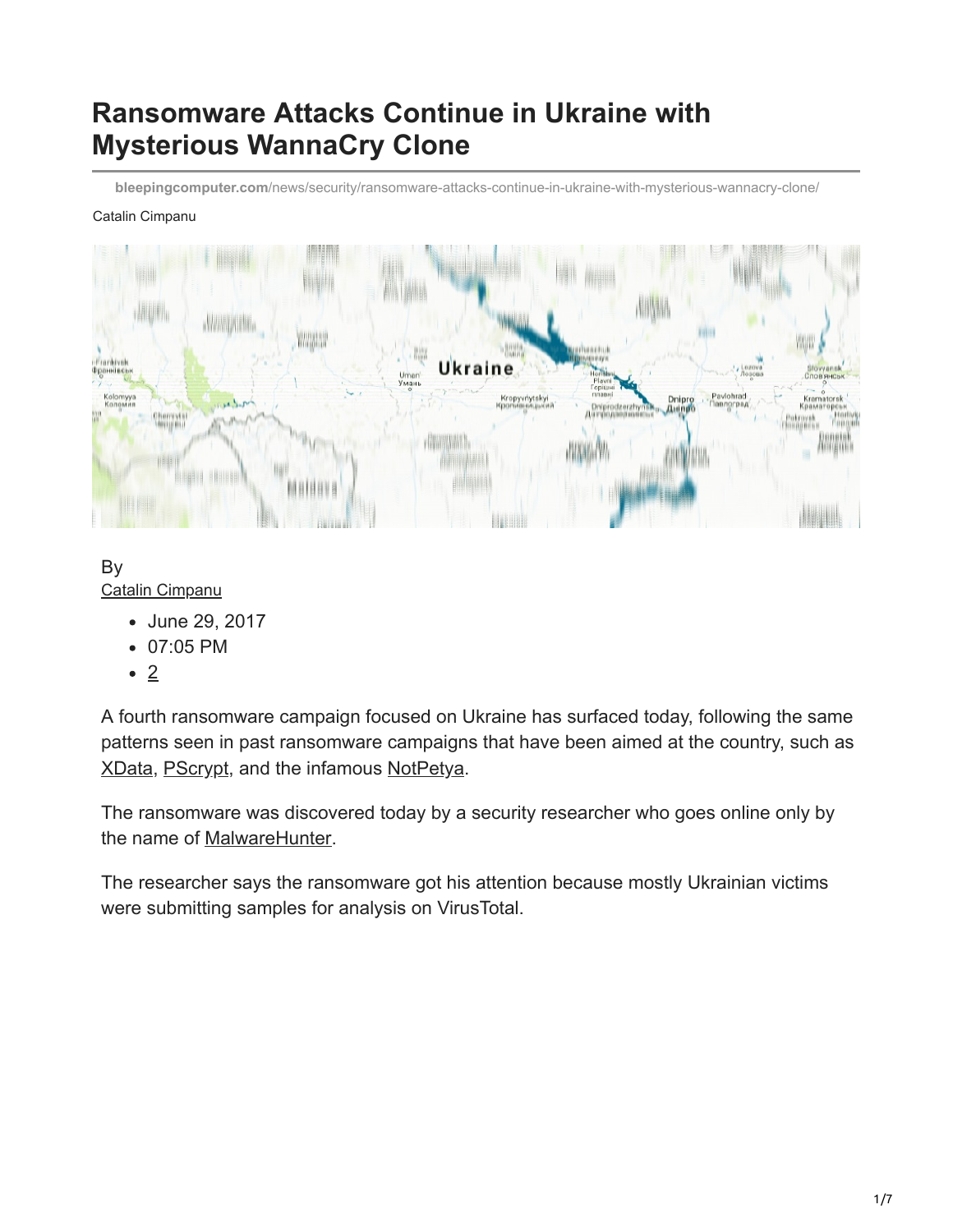| Date                | <b>File name</b>                 | Source         | Country   |
|---------------------|----------------------------------|----------------|-----------|
| 2017-06-27 14:49:39 | wd.exe                           | ac9d0b38 (web) | <b>UA</b> |
| 2017-06-27 14:21:00 | @WanaDecryptor@.exe              | b18ed325 (web) | <b>UA</b> |
| 2017-06-27 14:02:39 | @WanaDecryptor@.exe              | 291833ba (web) | <b>UA</b> |
| 2017-06-27 13:42:01 | @WanaDecryptor@.exe              | 29a1a3f4 (web) | <b>UA</b> |
| 2017-06-27 13:31:39 | @WanaDecryptor@.exe              | 8ca406fb (web) | <b>UA</b> |
| 2017-06-27 13:08:04 | @WanaDecryptor@.exe              | 7ccd1d64 (web) | <b>UA</b> |
| Date                | <b>File name</b>                 | Source         | Country   |
| 2017-06-28 17:06:05 | wd.exe                           | d70977a8 (web) | <b>UA</b> |
| 2017-06-28 15:09:39 | wd.exe                           | 1f03b7f9 (web) | <b>UA</b> |
| 2017-06-28 08:00:36 | @WanaDecryptor@.exe              | 445803ed (web) | <b>UA</b> |
| 2017-06-28 05:54:52 | 1e33cd2875f72d1                  | 2941e051 (api) | <b>RU</b> |
| 2017-06-28 05:45:05 | @WanaDecryptor@.exe              | f0400ebf (web) | <b>UA</b> |
| 2017-06-28 04:47:21 | @WanaDecryptor@.exe              | 5e068dff (web) | <b>UA</b> |
| 2017-06-27 19:03:10 | <b>A.L.</b>                      | 725be15c (api) | <b>UA</b> |
| 2017-06-27 17:13:05 | @WanaDecryptor@.exe              | 8ea8fd1c (web) | <b>UA</b> |
| 2017-06-27 15:26:44 | @WanaDecryptor@.exe              | 97050c78 (web) | <b>UA</b> |
| 2017-06-27 15:21:09 | @WanaDecryptor@.exe              | 65c77005 (web) | <b>UA</b> |
|                     |                                  |                |           |
| <b>Date</b>         | <b>File name</b>                 | Source         | Country   |
| 2017-06-29 07:59:30 | ed.exe                           | f801ab0c (web) | <b>UA</b> |
| 2017-06-28 05:01:23 | ed exe                           | 5e068dff (web) | <b>UA</b> |
| 2017-06-27 14:29:19 | ed exe                           | b18ed325 (web) | <b>UA</b> |
| 2017-06-27 13:39:01 | ed.exe                           | 29a1a3f4 (web) | <b>UA</b> |
| 2017-06-27 13:33:54 | ed exe                           | 8ca406fb (web) | <b>UA</b> |
| 2017-06-27 13:30:10 | ed.exe                           | ae4a5951 (web) | <b>UA</b> |
| 2017-06-27 12:49:57 | 5c7c894a1ccfd8c8e0f174b0149a6601 | b42391e2 (web) | US        |

In the past month and a half, Ukraine has been bombarded with ransomware campaigns. The first was XData (mid-May), the second was PSCrypt (last week), and then NotPetya (started on Tuesday).

According to the researcher, this fourth ransomware campaign started on Monday, one day before NotPetya, and piqued his interest because of several reasons.

# **M.E.Doc servers appear to have distributed another ransomware**

The one clue that stood out was the location of the ransomware's component, which was: "*C://ProgramData//MedocIS//MedocIS//ed.exe*"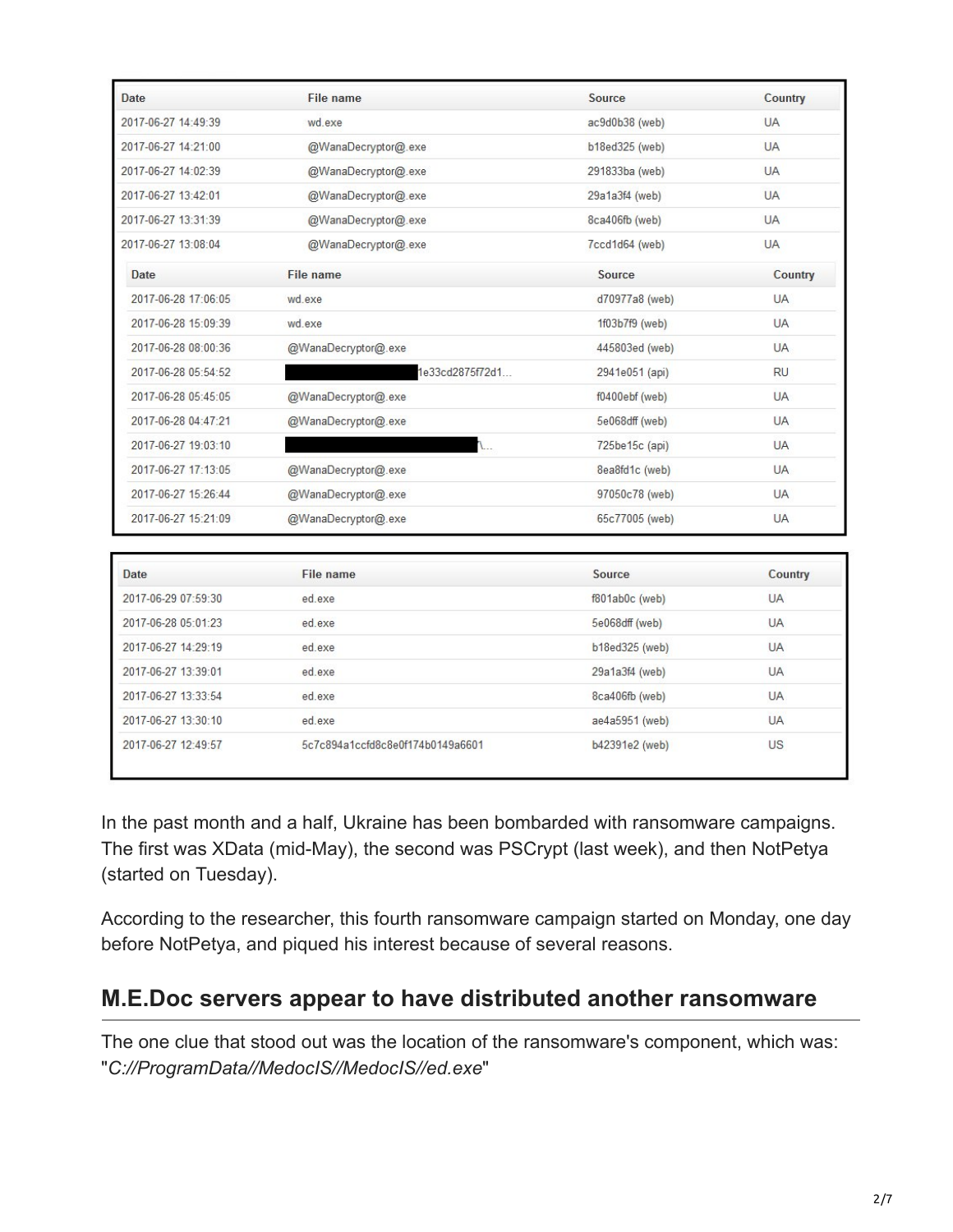| <b>Q</b> Prevalence metrics               |                     |
|-------------------------------------------|---------------------|
| <b>First seen ITW</b>                     | 2017-06-27 12:49:47 |
| <b>First submission</b>                   | 2017-06-27 12:49:57 |
| <b>Last submission</b>                    | 2017-06-28 05:01:23 |
| <b>Number of submissions</b>              | 6                   |
| Distinct source submissions               | 6                   |
| $\Box$ In-the-wild file names             |                     |
| ed.exe                                    |                     |
| C://ProgramData//MedoclS//MedoclS//ed.exe |                     |

This file path is specific to M.E.Doc IS-pro, a software application used for accounting in Ukraine. Both [XData](https://ain.ua/2017/05/24/vse-pro-xdata-poka) and the [NotPetya](https://www.bleepingcomputer.com/news/security/petya-ransomware-outbreak-originated-in-ukraine-via-tainted-accounting-software/) ransomware outbreaks used the update servers of M.E.Doc to deliver their ransomware payloads. Microsoft, Kaspresky, Cisco, and other cyber-security companies have specifically pinpointed M.E.Doc software update servers as the source of the NotPetya outbreak.

We are confident that trojanized MeDoc updates were used as an infection vector against several of our users.<https://t.co/5lbvNhn6KX>

— Costin Raiu (@craiu) [June 29, 2017](https://twitter.com/craiu/status/880343543373586432)

It is unclear if this recently discovered ransomware reached users via a trojanized update from the same server or a trojanized M.E.Doc app installed from scratch.

Since the start of the NotPetya ransomware outbreak that affected countries all over the world, M.E.Doc has consistently denied that it ever hosted trojanized versions of its apps.

[On Facebook](https://www.facebook.com/medoc.ua/posts/1905198096434435), M.E.Doc says it enlisted the help of Cisco experts to clear its name and investigate what really happened on its servers. In an email to Bleeping Computer, the company also said it invited officers from the Department of Cyber Police to also investigate what happened.

While Cisco and Ukrainian authorities are looking into identifying the real culprit behind the M.E.Doc server hijacking, it's now becoming clear that there might be another ransomware that used the same server to infect victims, albeit with less successful results than NotPetya.

# **"Designed" to look like WannaCry, but nothing more**

This "fourth" ransomware is designed to look like WannaCry, the ransomware that affected tens of thousands of computers in mid-May.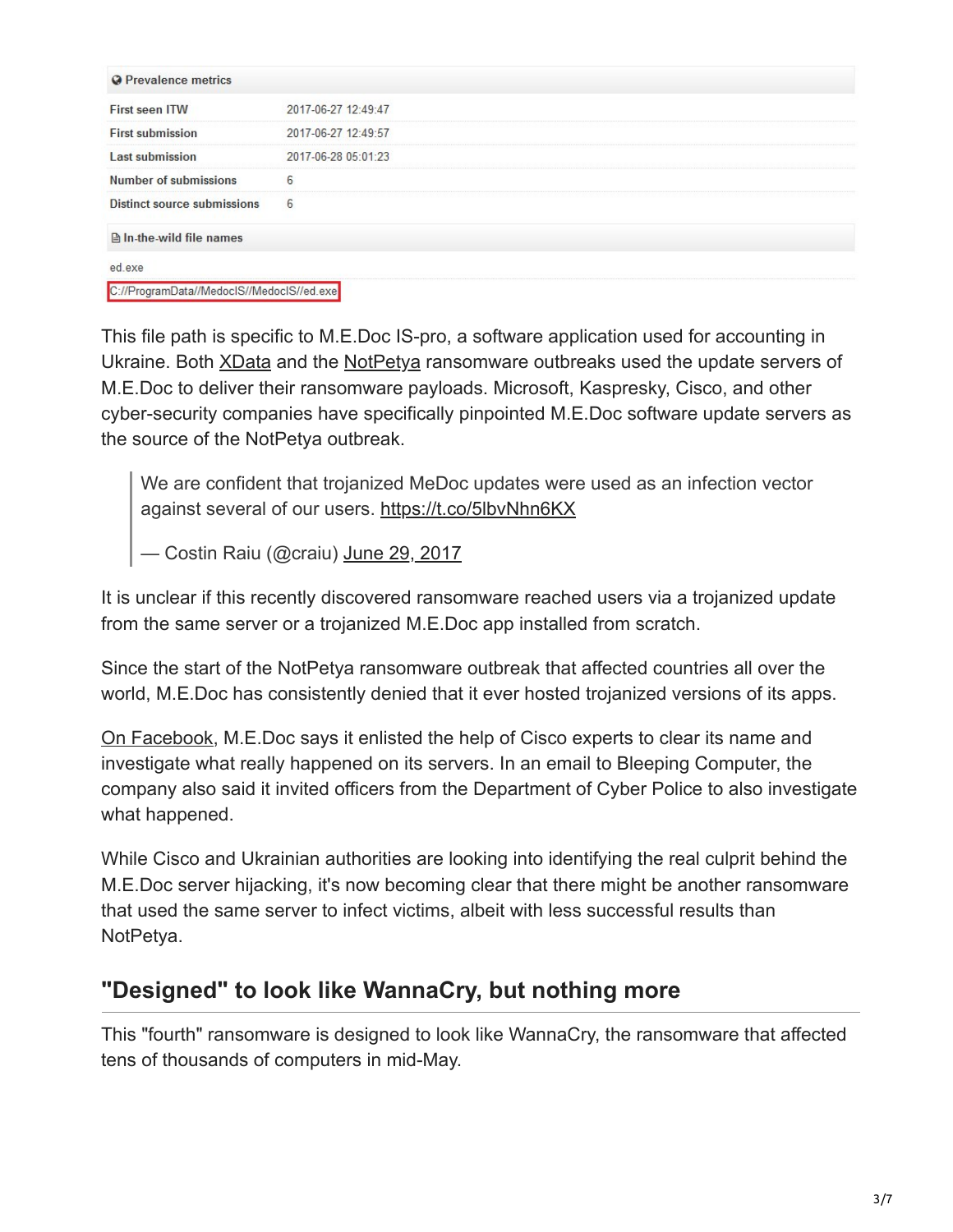MalwareHunter says this ransomware was "designed" to look like WannaCry, but it's not an actual clone. For starters, the ransomware is coded in .NET, while the original WannaCry was coded in C.

The WannaCry lookalike doesn't use any NSA exploits to spread laterally, and its internal structure is also different. The only thing it shares with the original WannaCry it's its GUI that shows the countdown timer and the ransom demand.



In most cases, .NET-based ransomware is usually a sign that the author has no coding experience. This is not the case with this WannaCry lookalike.

"The WannaCry lookalike is probably one of the best .NET ransomware strains we've seen," MalwareHunter says, "surely no skids made this."

The ransomware infects systems via an initial dropper that unpacks and saves two files locally, the GUI for the WannaCry-like window, and the encrypter component.

The ransomware uses a Tor-based command and control server, won't start without special command-line arguments, and will kill processes before encrypting files used in live apps. This last feature, MalwareHunter says is unique for all ransomware families he analyzed.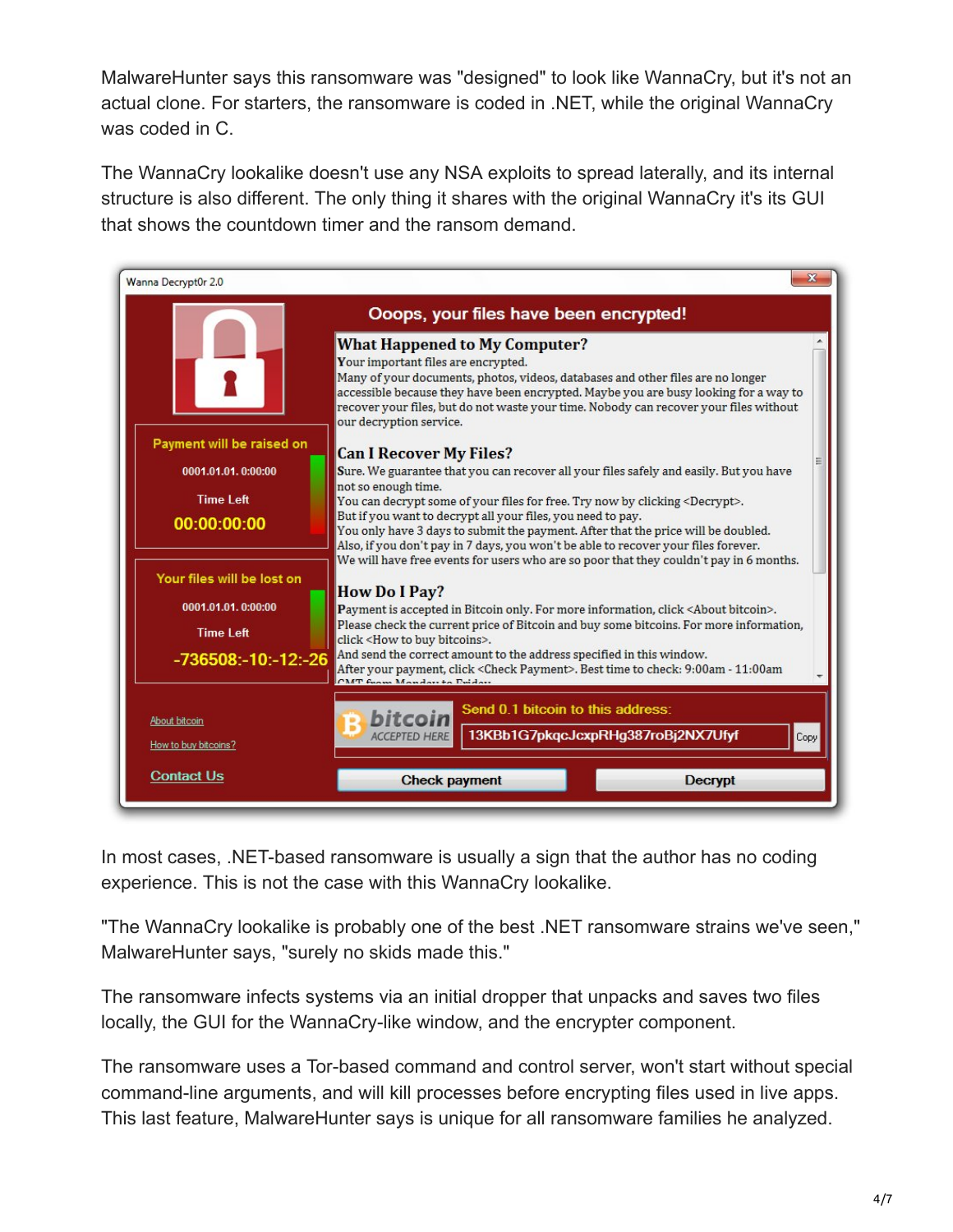### **Someone is slinging ransomware at Ukraine**

What's more peculiar is that this fourth ransomware also fits a pattern observed with the previous strains. This ransomware tries to pass as another family — WannaCry.

The same thing was noticed with XData — based on stolen AES-NI codebase; PSCrypt based on GlobeImposter; and NotPetya — disguised as Petya.

Ransomware operators trying to pass as famous threats ain't anything new, but AES-NI and GlobeImposter are very small enterprises. There's hardly a reason for anyone to imitate these two unless wanting to go under the radar as a very very ordinary operation.

Slowly, it's becoming somewhat clear that someone is slinging ransomware specifically at Ukraine and is trying to pass as a mundane cyber crime operation, hiding other motives.

Putting all clues together, we see four ransomware campaigns that have targeted Ukraine, have tried to pass as other ransomware threats, have quality code, and three of which appear to have used the same server to spread.

There is no clear-cut evidence that the same person or group is behind all campaigns, but there are too many coincidences to ignore.

#### **SHA256 hashes:**

**Dropper:** 51e84accb6d311172acb45b3e7f857a18902265ce1600cfb504c5623c4b612ff **GUI:** 7b6a2cbb8909616fe035740395d07ea7d5c2c0b9ff2111ae813f11141ad77ead **Encrypter:** db8e7098c2bacad6ce696f3791d8a5b75d7b3cdb0a88da6e82acb28ee699175e

#### **Ransom note:**

```
Q: What's wrong with my files?
A: Ooops, your important files are encrypted. It means you will not be able to access them anymore until they are decrypted.<br>If you follow our instructions, we guarantee that you can decrypt all your files quickly and safe
Q: What do I do?
A: First, you need to pay service fees for the decryption.<br>Please send 0.1 bitcoin to this bitcoin address: 13KBb1G7pkqcJcxpRHg387roBj2NX7Ufyf
      Next, please find an application file named "@WanaDecryptor@.exe". It is the decrypt software.<br>Run and follow the instructions! (You may need to disable your antivirus for a while.)
0: How can I trust?
A: Don't worry about decryption.<br>We will decrypt your files surely because nobody will trust us if we cheat users.
```
\* If you need our assistance, send a message by clicking <Contact Us> on the decryptor window.

### **Ransom note text:**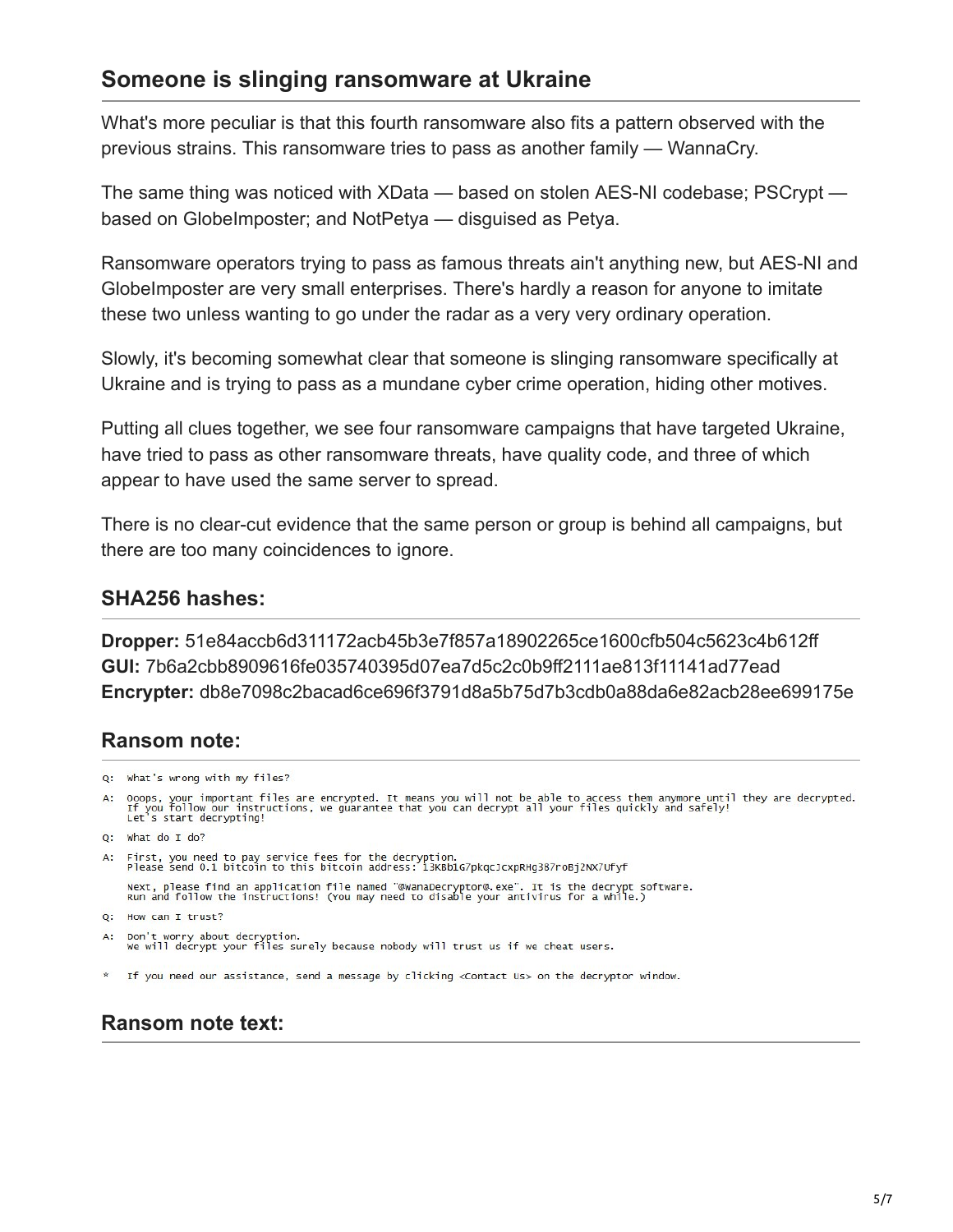Q: What's wrong with my files?

A: Oooops, your important files are encrypted. It means you will not be able to access them anymore until they are decrypted. If you follow our instructions, we guarantee that you can decrypt all your files quickly and safely! Let's start decrypting!

Q: What do I do?

A: First, you need to pay service fees for the decryption. Please send 0.1 bitcoin to this bitcoin address: 13KBb1G7pkqcJcxpRHg387roBj2NX7Ufyf Next, please find an application file named "@WanaDecryptor@.exe". It is the decrypt software. Run and follow the instructions! (You may need to disable your antivirus for a while.)

Q: How can I trust?

A: Don't worry about decryption. We will decrypt your files surely because nobody will trust us if we cheat users.

\* If you need our assistance, send a message by clicking < Contact Us > on the decryptor window.

**Update [July 4, 2017]:** Kasperksy Lab has also [confirmed](https://securelist.com/in-expetrpetyas-shadow-fakecry-ransomware-wave-hits-ukraine/78973/) this Bleeping Computer report.

#### **Related Articles:**

[Hackers use Conti's leaked ransomware to attack Russian companies](https://www.bleepingcomputer.com/news/security/hackers-use-contis-leaked-ransomware-to-attack-russian-companies/)

[BlackCat/ALPHV ransomware asks \\$5 million to unlock Austrian state](https://www.bleepingcomputer.com/news/security/blackcat-alphv-ransomware-asks-5-million-to-unlock-austrian-state/)

[Windows 11 KB5014019 breaks Trend Micro ransomware protection](https://www.bleepingcomputer.com/news/security/windows-11-kb5014019-breaks-trend-micro-ransomware-protection/)

[Industrial Spy data extortion market gets into the ransomware game](https://www.bleepingcomputer.com/news/security/industrial-spy-data-extortion-market-gets-into-the-ransomware-game/)

[New 'Cheers' Linux ransomware targets VMware ESXi servers](https://www.bleepingcomputer.com/news/security/new-cheers-linux-ransomware-targets-vmware-esxi-servers/)

- [NotPetya](https://www.bleepingcomputer.com/tag/notpetya/)
- $\bullet$  [Petya](https://www.bleepingcomputer.com/tag/petya/)
- [Ransomware](https://www.bleepingcomputer.com/tag/ransomware/)
- [Ukraine](https://www.bleepingcomputer.com/tag/ukraine/)
- [WannaCry](https://www.bleepingcomputer.com/tag/wannacry/)
- [Xdata](https://www.bleepingcomputer.com/tag/xdata/)

#### [Catalin Cimpanu](https://www.bleepingcomputer.com/author/catalin-cimpanu/)

Catalin Cimpanu is the Security News Editor for Bleeping Computer, where he covers topics such as malware, breaches, vulnerabilities, exploits, hacking news, the Dark Web, and a few more. Catalin previously covered Web & Security news for Softpedia between May 2015 and October 2016. The easiest way to reach Catalin is via his XMPP/Jabber address at campuscodi@xmpp.is. For other contact methods, please visit Catalin's author page.